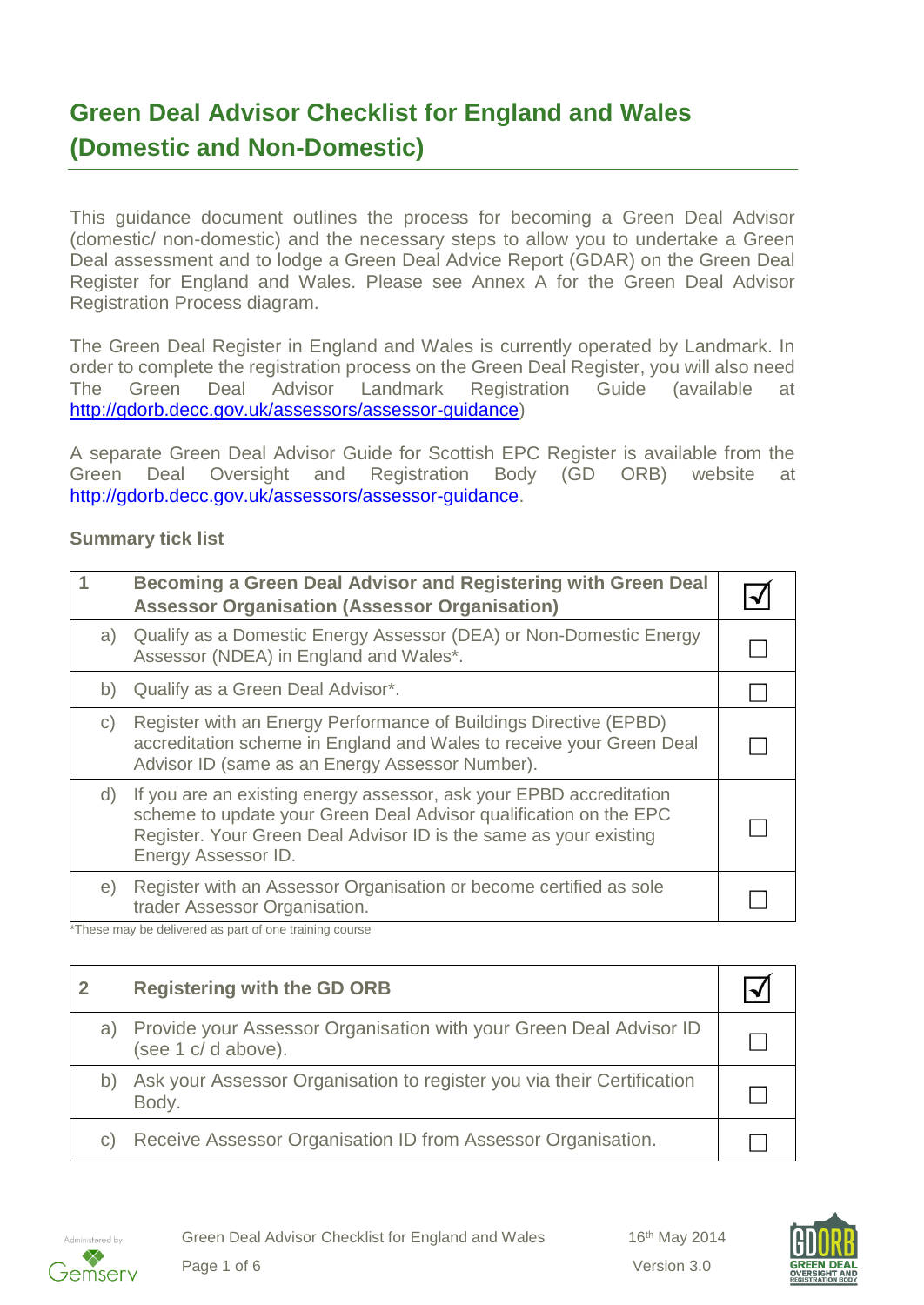d) You will receive a confirmation email from GD ORB once the process has been successful. This will contain the details you need for step 3, below.

| 3            | Lodging Green Deal Advice Reports (GDARs) in the Green Deal<br><b>Register</b>                                                                                                                                          |  |
|--------------|-------------------------------------------------------------------------------------------------------------------------------------------------------------------------------------------------------------------------|--|
| a)           | Create Landmark account using the details in the confirmation email<br>received from the GD ORB and the Green Deal Advisor Landmark<br><b>Registration Guide.</b>                                                       |  |
| b)           | Input exactly the same information into the Landmark Registration<br>website as that provided to you by the GD ORB.                                                                                                     |  |
| $\mathsf{C}$ | Check whether EPBD accreditation scheme has updated your Green<br>Deal Advisor qualification in the EPC Register.                                                                                                       |  |
|              | d) Upon successful registration, Green Deal Register username and<br>password will be sent to the email address you have registered (see 3)<br>a).                                                                      |  |
| e)           | Wait one hour after receiving login email to lodge first GDAR. Note a<br>Landmark user name and ID will be required to use 3 <sup>rd</sup> party Occupancy<br>Assessment software connected to the Green Deal Register. |  |
| $f$ )        | If you work for multiple employers, each Assessor Organisation must<br>register you separately on the GD ORB.                                                                                                           |  |
| g)           | You must then create separate Landmark accounts for each using<br>different email addresses.                                                                                                                            |  |

# **1. BECOMING A GREEN DEAL ADVISOR AND REGISTERING WITH AN ASSESSOR ORGANISATION**

The Green Deal assessment is made up of two parts – the Energy Performance Certificate (EPC) which rates the property in terms of energy efficiency and gives recommendations for improvement, and the Occupancy Assessment (OA) which modifies the output of the EPC to reflect a household's actual energy use.

Green Deal Advisors need to be qualified to undertake EPCs (be a qualified Domestic/ Non-Domestic Energy Assessor and active registrant of EPBD accreditation scheme) and to hold a Green Deal Advisor qualification based on the National Occupational Standards (NOS): [www.assetskills.org/PropertyAndPlanning/EPBDGreenDealNOS.aspx](http://www.assetskills.org/PropertyAndPlanning/EPBDGreenDealNOS.aspx)

## Training & Qualification

- a) If you are starting from scratch you will need to take a combined Green Deal Advisor and Domestic/ Non-Domestic Energy Assessor qualification;
- b) If you are already a Domestic / Non-Domestic Energy Assessor (qualified to undertake EPCs) you only require the Green Deal Advisor qualification.

Training can take from 5 days to 6 weeks depending on your previous experience and training provider.



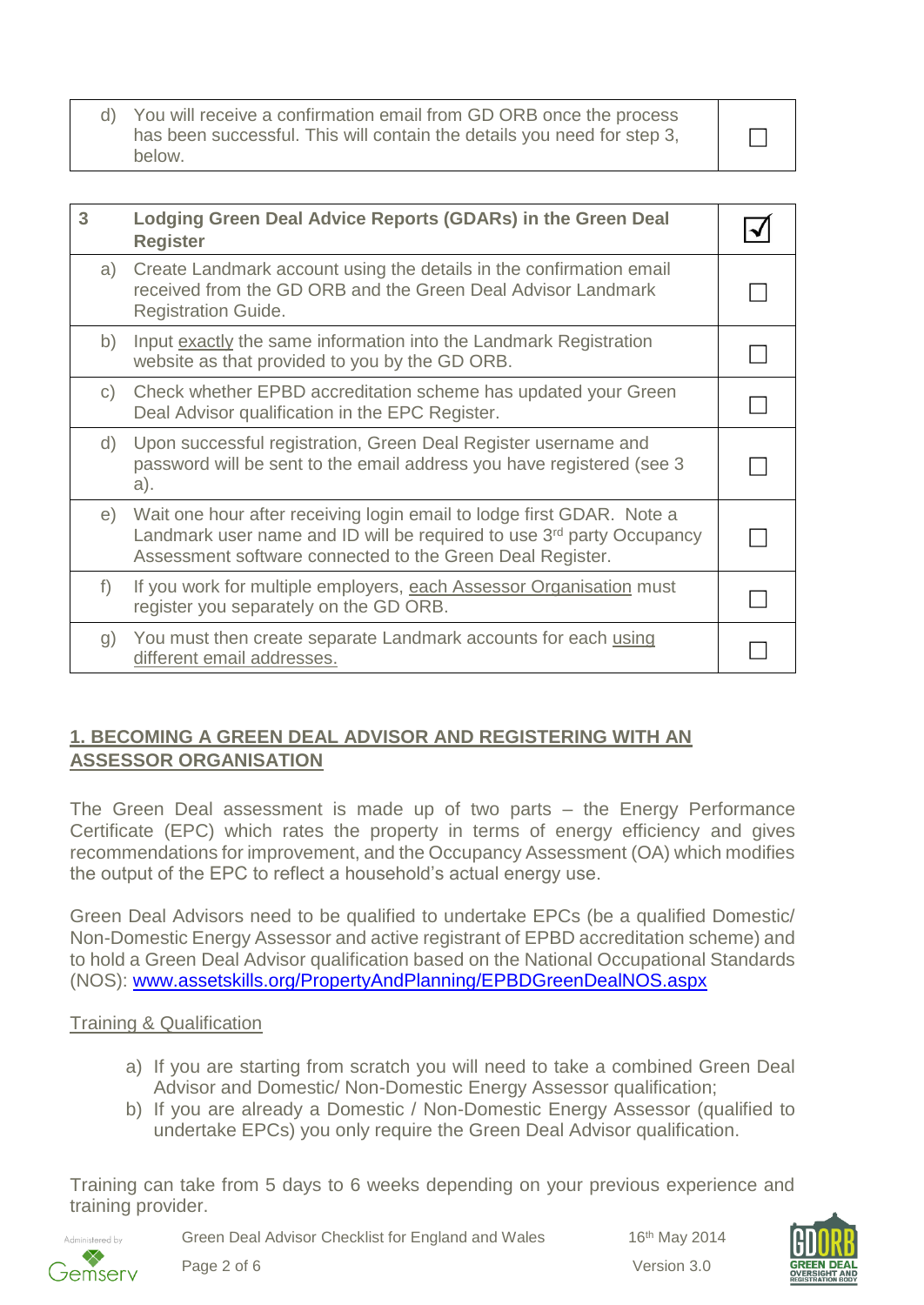Find a training provider in your region by contacting the Awarding Bodies (currently City and Guilds, ABBE, EDI, BPEC and SQA). More information is available on the Asset Skills website:<http://www.assetskills.org/GreenSkills/GreenInformation.aspx>

Once you have completed your training, your training provider will arrange for an awarding body to carry out an external verification and issue you with a certificate.

Post qualification you must:

- Register your Energy Assessor qualification with an EPBD accreditation scheme who will provide you with an Advisor ID (also known as an Energy Assessor Number); and
- Sign up to an Assessor Organisation either as a full time employee or as a contractor. Green Deal Advisors can work for more than one Assessor Organisation.

Note: Green Deal Advisors are unable to work directly for themselves unless they are certified as a sole trader Assessor Organisation. This is because only Assessor Organisations/ sole traders not individuals can be certified by a Certification Body.

# **2. MANDATORY STEPS ONCE QUALIFIED**

All Green Deal participants need to be registered with the GD ORB. The GD ORB's role includes maintaining a register [\(www.greendealorb.co.uk/assessors/assessor-search\)](http://www.greendealorb.co.uk/assessors/assessor-search) of authorised participants and monitoring adherence to the Code of Practice and Framework Regulations.

There is no direct route for Green Deal Advisors to register with the GD ORB – they must go through their Assessor Organisation and their Certification Body.

For your Certification Body to register you must ensure you have done the following:

- a) Provide your data to your Assessor Organisation. This will include your Green Deal Advisor ID (Energy Assessor ID) and a contact email address<sup>1</sup> (you will need a different email address for each Assessor Organisation; and
- b) Ensure the Assessor Organisation gives you their Assessor Organisation ID. This Assessor Organisation ID is a certification ID issued to them by the Certification Body.

You will receive an email from the GD ORB to confirm that your authorisation is complete and the data they hold on you is accurate (note this data must be replicated for the final stage – registration with Landmark). If you have any concerns about the progress of your authorisation with the GD ORB, you should discuss them with your Assessor Organisation.

<sup>1</sup> Please note that confirmation details will go through to this email address therefore if it is not one you have access to that you have made arrangements for the owner of that email account for forward them the confirmation and details when they arrive.



l

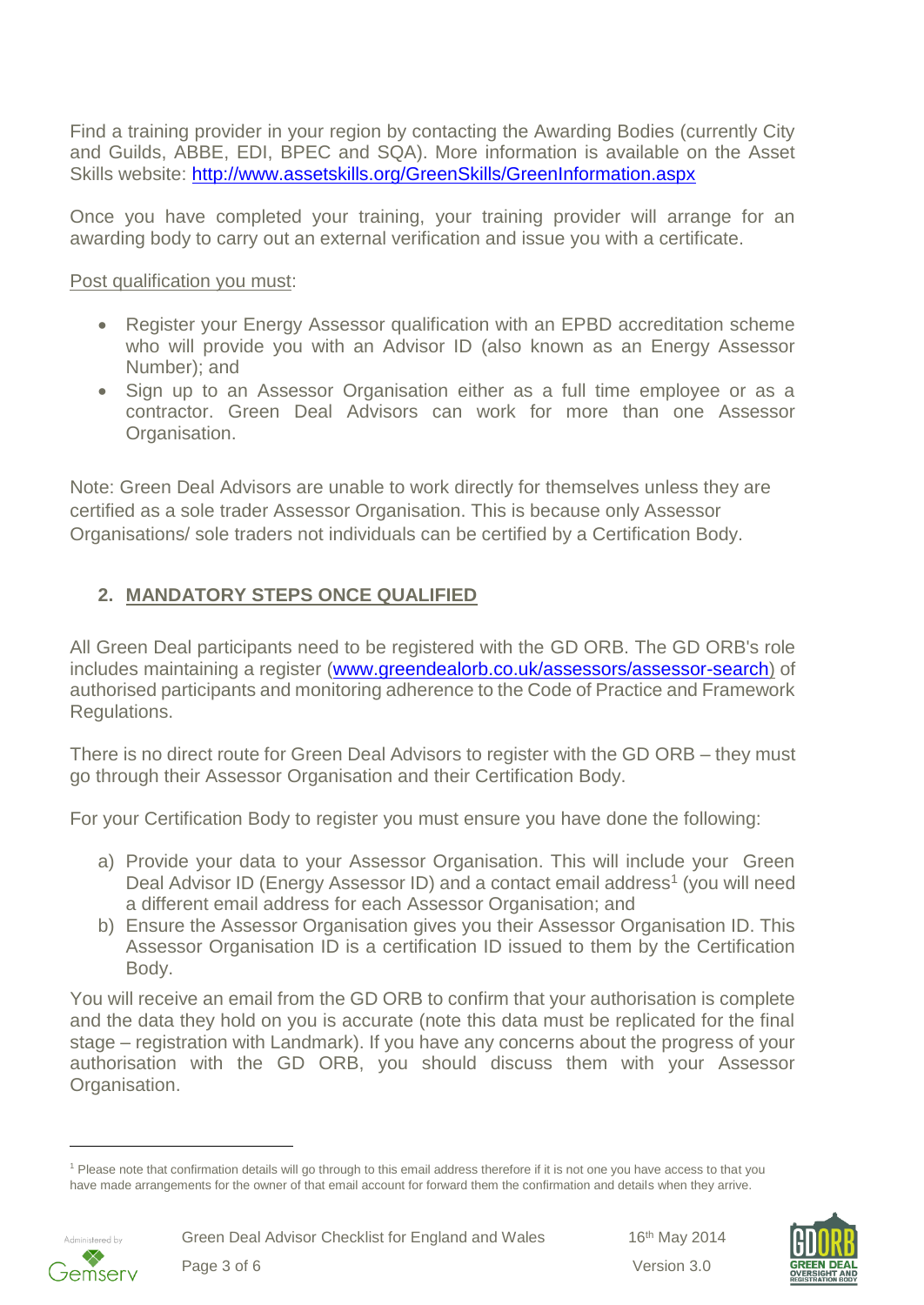# **3. LODGING GREEN DEAL ADVICE REPORTS ON THE GREEN DEAL REGISTER (England and Wales)**

In order for Green Deal Advisors to lodge GDARs you must also be registered on the Green Deal Register as a Green Deal Advisor. This is in addition to any account you hold as a Domestic/ Non-Domestic Energy Assessor to lodge EPCs. Each Green Deal Advisor must do this for him/ herself. The Green Deal Register, operated by Landmark, is for England and Wales only.

## How to register:

Go into the Landmark User Registration System to register your details at <https://www.gdregisterregistration.com/register>. The first step is to create a new account. To do this you must enter exactly the same information which your Certification Body provided to the GD ORB. This will be sent to you by the GD ORB once authorisation is complete. This includes:

- **Vour personal details as required;**
- **Your Advisor ID (same as your Energy Assessor ID);**
- **Your Assessor Organisation ID;**
- Your date of birth.

Landmark verifies your Advisor ID and that you are registered as Green Deal Advisor to ensure only appropriate advisors are granted a User ID. Landmark will also check that the register has been updated with your GDA qualification. To ensure there are no delays here you may wish to check with your EPBD accreditation scheme that they have updated Landmark with this information.

## Outcome:

When your details are accepted you will receive an email from Landmark confirming your username and password which will allow you to lodge reports on the Landmark Register. Please allow at least one hour between receiving your password and lodging reports in order for the system to update itself (attempted lodgements before this time will not be successful). Landmark are in the process of automating this system, we will update you when this delay will no longer apply.

If your registration is not successful you will get an email to inform you. You should then check that the data you provided to Landmark was identical to that provided to the GD ORB (and confirmed to you by the GD ORB's authorisation email) and that your EPBD accreditation scheme has updated Landmark with your Green Deal Advisor qualification.

If you are confident that neither of these issues are the reason, you should contact the Landmark on: [greendeal@landmark.co.uk](mailto:greendeal@landmark.co.uk)



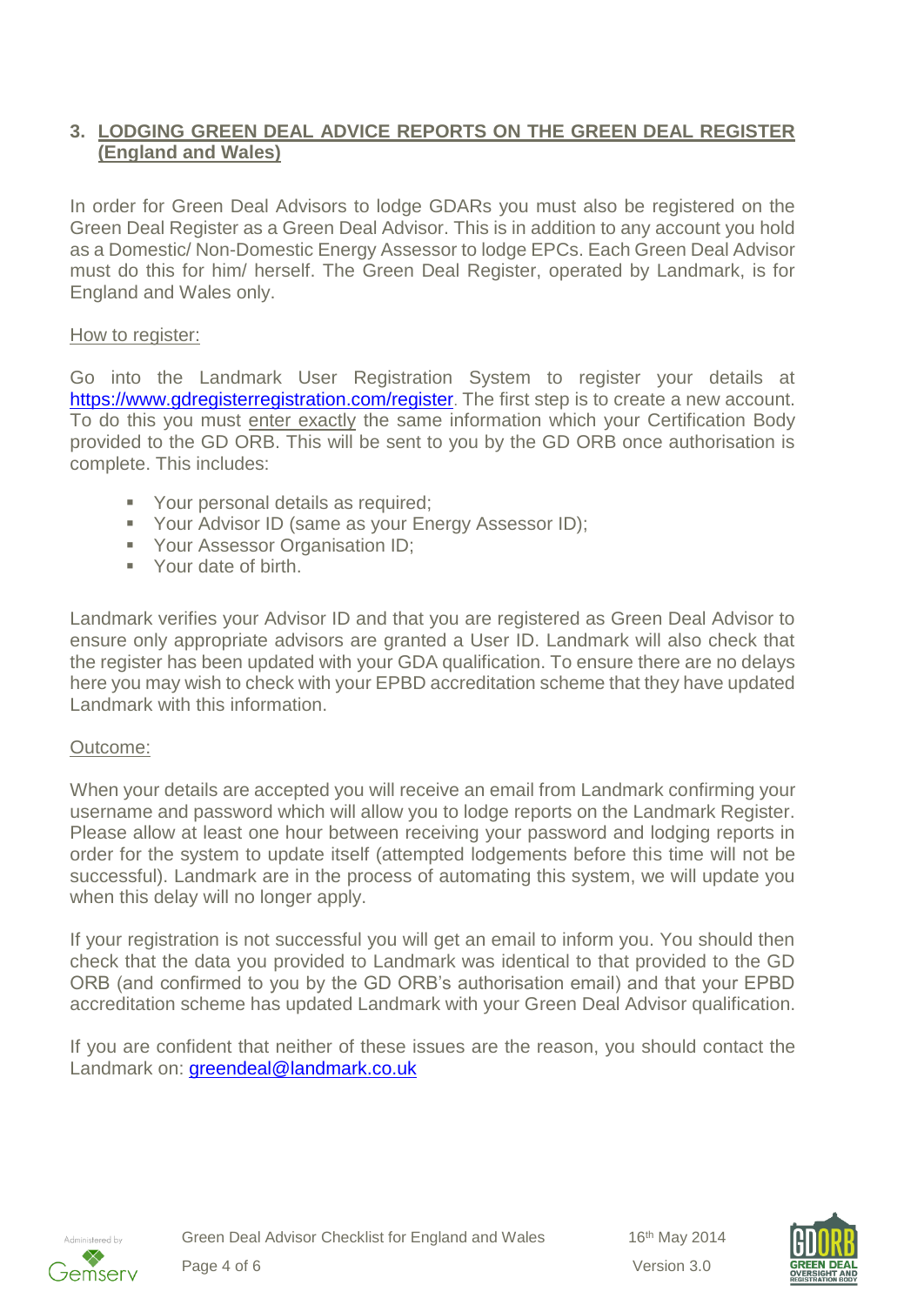# 4. **OTHER POTENTIAL ISSUES**

#### Registering Multiple Accounts

- **GD ORB**: If you work for multiple Assessor Organisations, you will require multiple registrations with the GD ORB. This means that each of your Assessor Organisation(s) must complete Stage 2 of the process for you. (Note Assessor Organisation ID will vary but it is optional for Green Deal Advisors to have a separate Advisor ID for each Assessor Organisation they work for).
- **Landmark**: Similarly you will require a separate log-in using a unique email address for each Assessor Organisation that you work for.